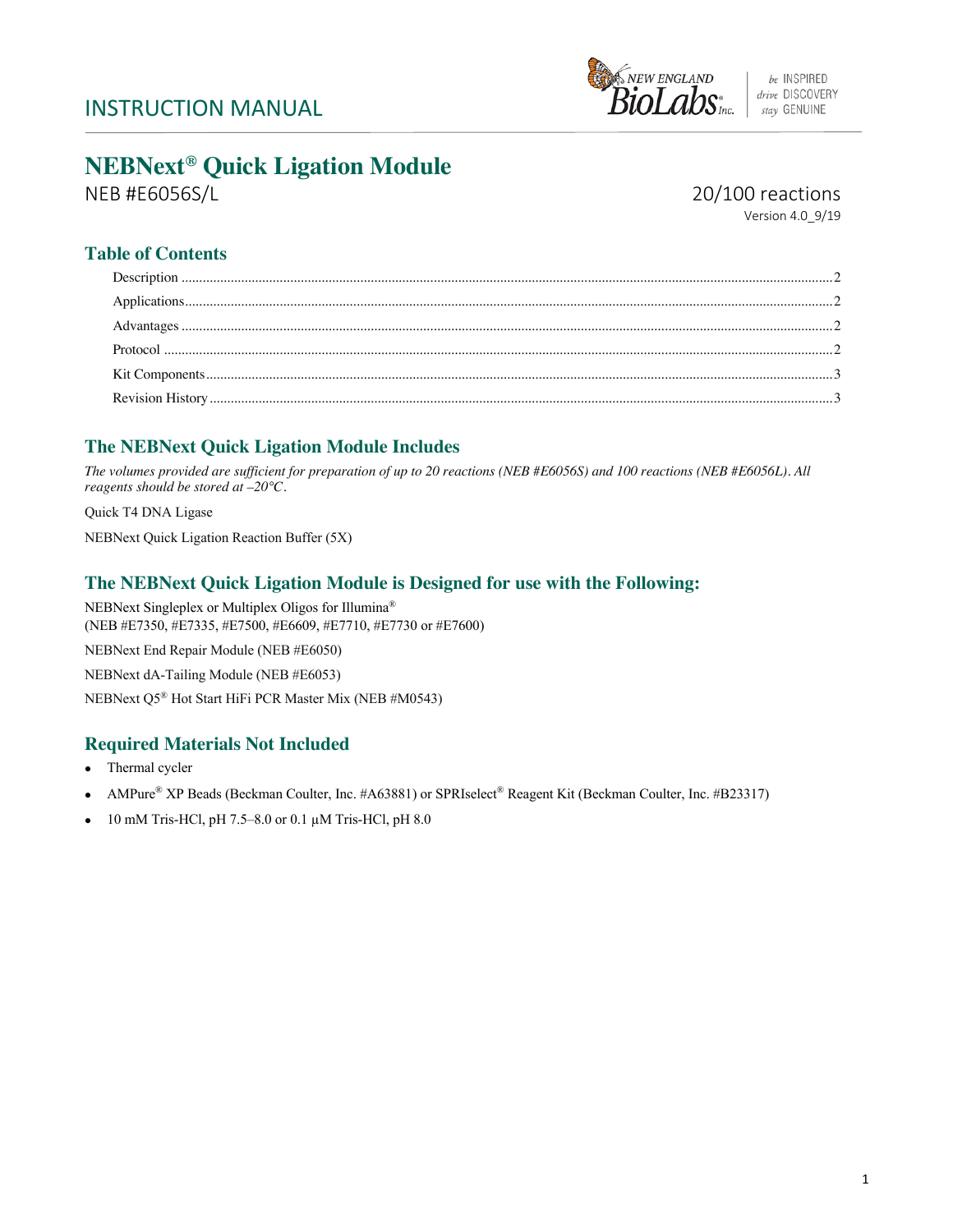# **Description**

The NEBNext Quick Ligation Module has been optimized to ligate efficiently DNA adaptors compatible with Illumina sequencing to endrepaired, dA-tailed DNA fragments. The module is optimized for use with the NEBNext End Repair Module (NEB #E6050) and the NEBNext dA-Tailing Module (NEB #E6053) and is part of the original standard DNA library prep workflow, which is suitable for 1–5 μg of input DNA.

Each kit component must pass rigorous quality control standards, and for each new lot the entire set of reagents is functionally validated together by construction and sequencing of an indexed library on the Illumina sequencing platform.

For larger volume requirements, customized and bulk packaging is available by purchasing through the OEM/Bulks department at NEB. Please contact OEM@neb.com for further information.

## **Applications**

**DNA sample preparation Ligation of DNA adaptors to blunt or dA-Tailed DNA Ligation of blunt or dA-Tailed DNA and cloning vectors**

#### **Advantages**

- Efficient Ligates blunt DNA or dA-Tailed DNA
- Convenient Reactions are provided in master mix format to reduce steps during DNA sample prep workflows
- Automation Friendly

## **NEBNext Quick Ligation Module Protocol**

1. Mix the following components in a sterile microfuge tube:

| <b>COMPONENT</b>                                                                    | VOLUME $(\mu\text{l})$<br>PER REACTION |
|-------------------------------------------------------------------------------------|----------------------------------------|
| End Repaired, Blunt or dA-Tailed DNA                                                | variable                               |
| NEBNext Quick Ligation Reaction Buffer (5X)                                         | $10 \mu l$                             |
| DNA Adaptors (not provided please use adaptors appropriate to specific application) | variable                               |
| Quick T4 DNA Ligase                                                                 | $5 \mu l$                              |
| Sterile H <sub>2</sub> O                                                            | variable                               |
| Total Volume                                                                        | $50 \mu l$                             |

- 2. Incubate in a thermal cycler for 15 minutes at 20°C with the heated lid set to 30°C.
- 3. Purify DNA sample using AMPure XP or SPRIselect beads.

Note: For details on how this module is used in the NEBNext Library Prep for Illumina workflow, please see manual for NEBNext DNA Library Prep Master Mix Set for Illumina (NEB #E6040).